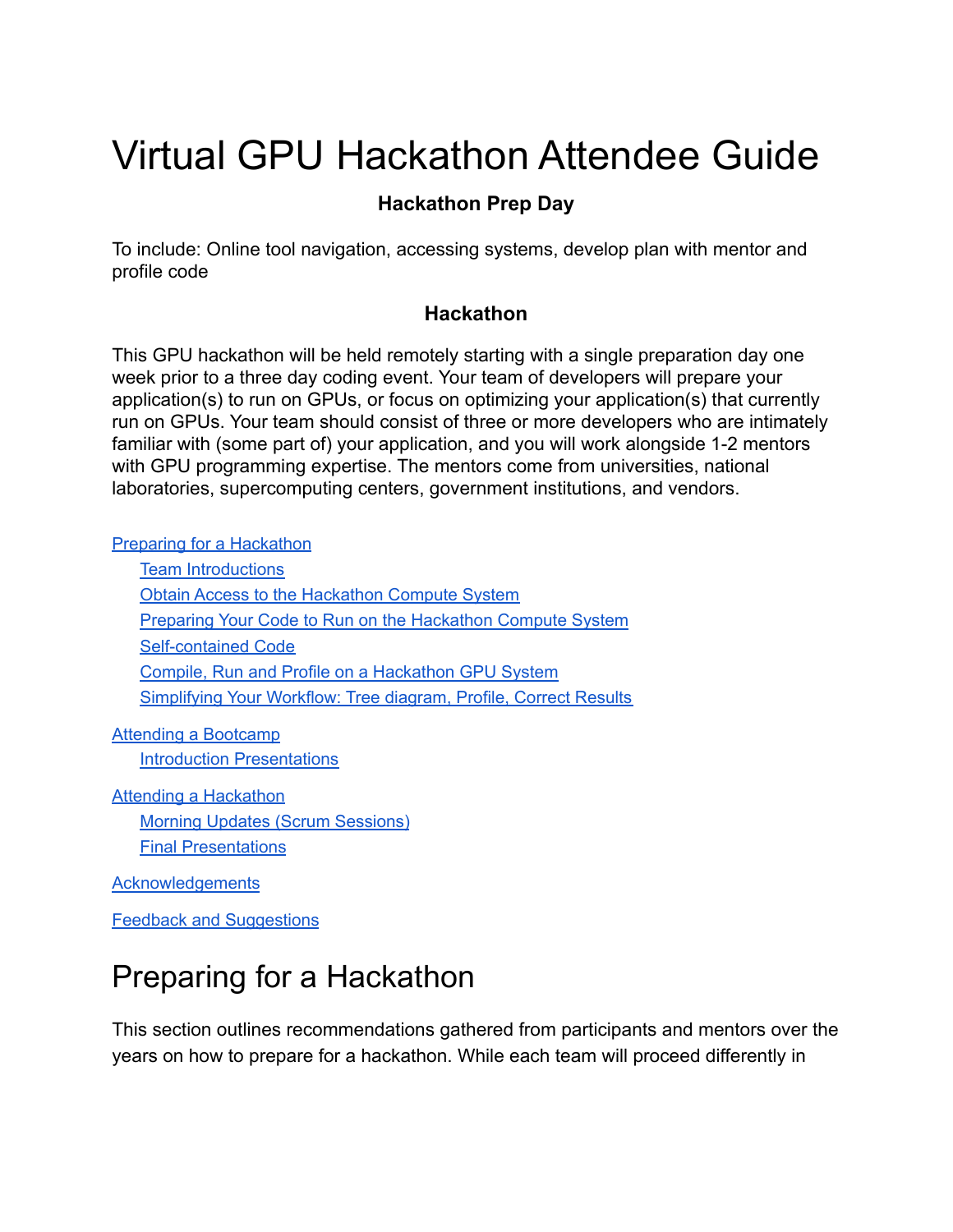practice, we find that teams who follow these suggestions typically have the greatest success.

#### <span id="page-1-0"></span>Team Introductions

In the weeks leading up to the event, the hackathon organizer will send an email introducing your team to the mentor(s) with whom you will be working. The organizer of the hackathon will schedule a introductory web meeting with the team and mentor(s) to address the following topics:

- Team/Mentor introductions
- Discuss code(s) your team will be working on (give code access where appropriate)
- Determine which compute system(s) your team will use during the event
- Prepare and profile your code for the event
- Assign any action items based on discussions

This initial meeting will help get your team organized and ensure that everyone is on the same page for follow-up discussions.

### Preparing Virtual Tools

Collaborative tool information will be provided before the Hackathon starts.

#### Obtain Access to the Hackathon Compute System

Three weeks prior to the event each team is provided with access to a GPU system to be used at the event. This gives you the opportunity to familiarize yourself with aspects of the system that might be new to you (e.g. different batch scheduler, job launcher, etc.) and also to get your application compiled and running on the system. This helps to ensure your team is ready to start programming GPUs on the system when you arrive for the event, instead of spending time learning how to use the system.

### <span id="page-1-1"></span>Preparing Your Code to Run on the Hackathon Compute System

Although you might be using your application for production work already, that does not ensure it is ready for the work you will be performing at the hackathon. For example, if your code takes four hours to produce results, it will be difficult to test the many incremental changes you will likely be making to your code during the event. To address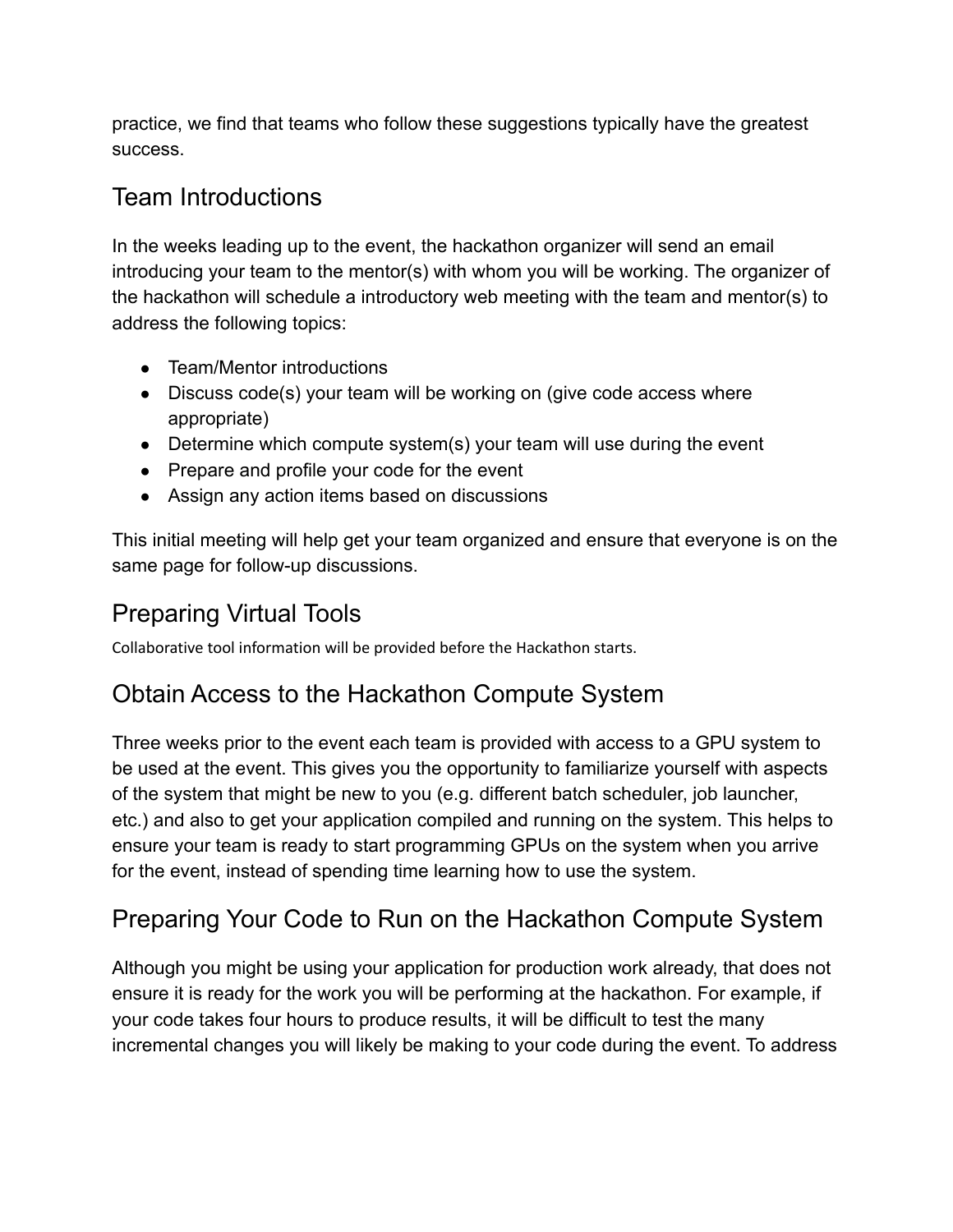this point, this section outlines recommendations for preparing your application for the event.

### Kernel or Mini-Application

Ideally, your application should be limited to a few thousand lines of code. If you are working with a much larger application, it is preferable to extract specific kernels or a "mini-app" that contains only the relevant parts of the full application whenever possible. This makes the code more manageable for all your team members (including the mentors - who are likely not familiar with the code) and helps to eliminate potential problems with other parts of the code that are unrelated to the work being performed. Once you have your reduced application running on the GPUs, you can add the changes you made into the full application to understand how it speeds up (or slows down) the application as a whole.

### <span id="page-2-0"></span>Self-contained Code

Your code should also be self-contained whenever possible. By eliminating external dependencies (e.g. netCDF), you will not need to rely on specific packages (or specific versions of packages) being available on the hackathon system. To do so, you can include any code needed for external dependencies within (or alongside) your application. If this is not possible/practical, you should make the dependency known to the local hackathon organizer ahead of the event so it can be installed. In addition, your build system should be free of any specific system dependencies (e.g. Cray computing environment). Removing these external and system-specific dependencies will make it easier to get your code running on the hackathon system.

It is also important to understand any dependencies that might arise due to your choice of programming model. For example, if you plan to use OpenACC to target GPUs, you will likely want to use the PGI compilers or GCC, so you need to make sure your code compiles with PGI. Doing so before the event helps to ensure your time at the hackathon is actually spent on GPU work (not getting your code compiled). Your mentors should be able to help you identify these types of dependencies.

### <span id="page-2-1"></span>Compile, Run and Profile on a Hackathon GPU System

After making any such changes to your code (e.g., using different compilers, extracting kernels, building your own libraries), you should always confirm that your application still compiles, runs, and (of course) gives the correct results. Ideally, this should be done on the system(s) you will be using during the event. This workflow (make changes -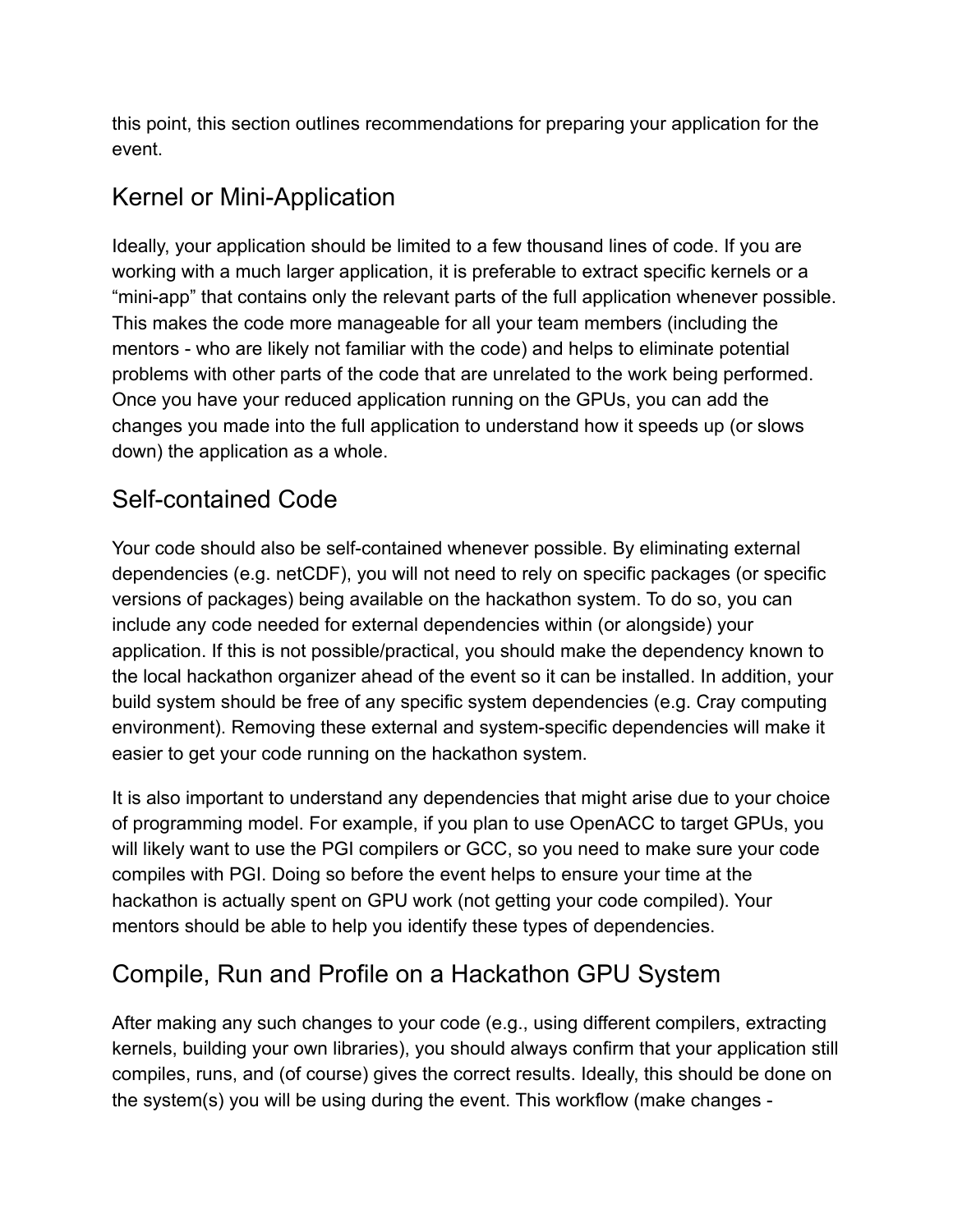compile - run - check results) will be used frequently during the week of the event, so it is important that the process is efficient. In general, you should configure your application to run in ~30s, and only run it on a single process (if possible).

#### <span id="page-3-0"></span>Simplifying Your Workflow: Tree diagram, Profile, Correct Results

As mentioned above, it is likely that the mentors working with your team are not familiar with your application. So, it is helpful to have a way of describing your application's program flow to them (e.g. call tree, flow chart, etc.). Helping your mentors (and all team members) understand your code structure before the event can make them more efficient and save you a lot of time during the event.

Having a profile of your application, which shows details about how much time is being spent in different regions of the code, allows you to identify the most beneficial regions to accelerate. For example, you want to ensure you are spending your time accelerating parts of your code that account for a sizable percentage of the total runtime; optimizing regions that only account for 2% of the total runtime will not gain you much. If you need help, your mentors can likely point you in the right direction on generating a profile. Having this available before the event is helpful in planning for the week.

Another important aspect of preparation that is often overlooked is having a way to verify correctness of your results. This is an important part of the hackathon workflow, so arriving with an automatic way of doing so (e.g. a correct results file which can be compared against new results with diff) can save more time for development. It is not uncommon for a team to get their code optimized and running blazing fast on the GPUs only to find that it is not giving the correct results!

### <span id="page-3-1"></span>Attending a Hackathon Prep Day

The first day of the Hackathon is designed to help teams get familiar with profiling tools (make sure to [install NSight Systems](https://developer.nvidia.com/nsight-systems) on your local machine to be able to use the visual profiler output), cluster environments, online tools as well as providing dedicated time to start working with mentors on their codes. During the first day, teams will introduce themselves, share results of the first day and layout goals and plans for the rest of the hackathon. Nsight [Systems](https://vimeo.com/398838139) and Nsight [Compute](https://vimeo.com/398929189) recordings from OLCF sessions. Use the [following](https://drive.google.com/open?id=133a90SIupysHfbO3mlyfXfaEivCyV1EP) Nsight report files to follow the tutorial.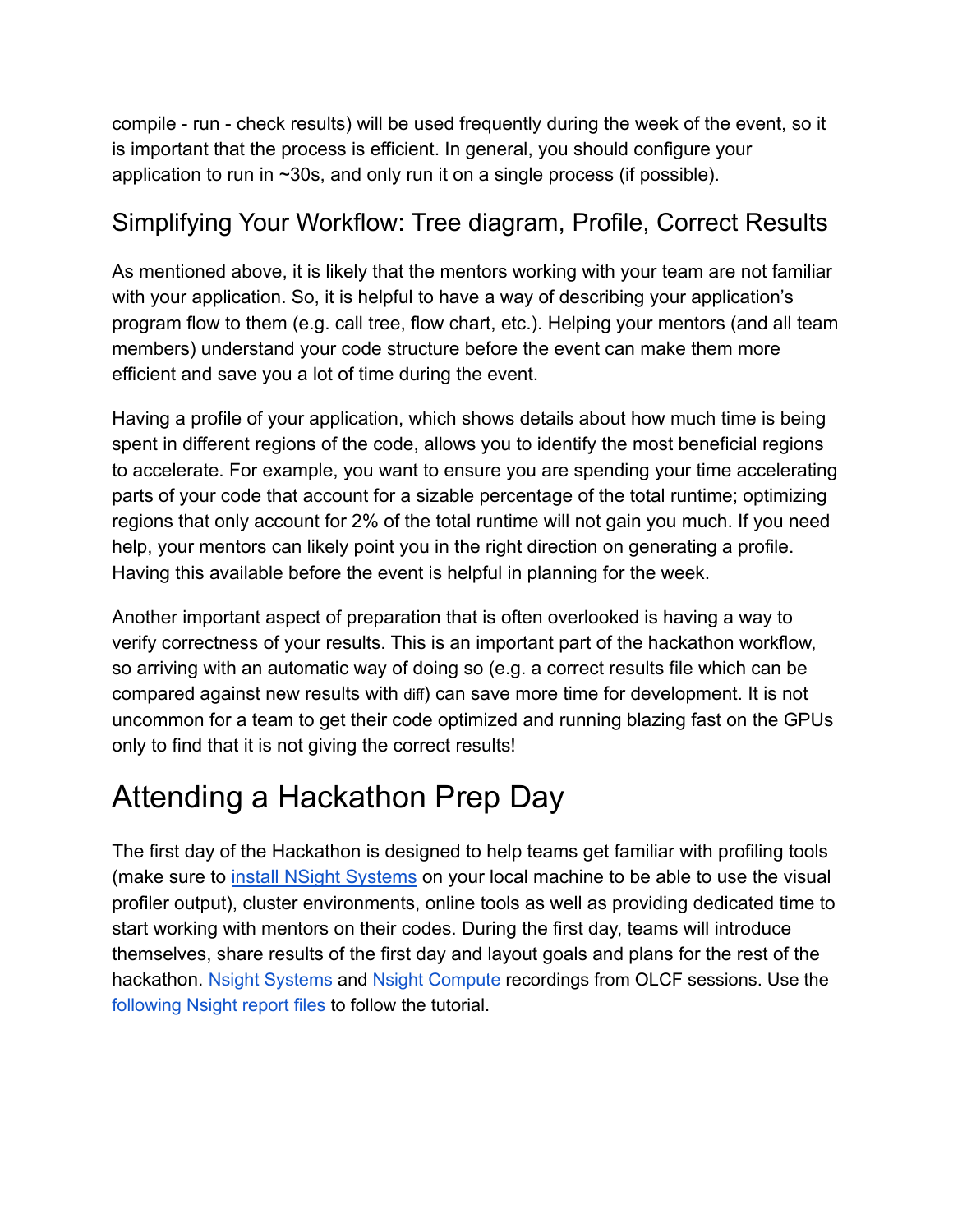#### <span id="page-4-0"></span>Introduction Presentations

One the first day, after a brief introduction by the moderator, the first order of business will be for one member of each team to give a short (3 minutes / 2 slides) presentation introducing their team that should include an introduction of your team members and a very brief description of your application.

NOTE: It is important to keep these presentations brief to maximize the amount of time the teams have to hack code, so although the science behind your application is probably very interesting, please limit the presentation to the relevant parts of your code needed to convey your work at the hackathon. Also, remember that most participants are probably not familiar with your specific domain, so please keep the jargon to a minimum.

## <span id="page-4-1"></span>Attending a Hackathon

During the hackathon, your team will work alongside your mentor(s) on the goals you have (hopefully) set during the pre-hackathon meetings. In addition, there are presentations and morning updates that your team will participate in.

### <span id="page-4-2"></span>Scrum Sessions

On days 2 and 3 each team will give a short (4 or 5 minute) update, including

- Progress made since last update
- Goals for the day
- Problems you are currently facing
- Problems you have resolved (that other teams might find useful)

In addition to sharing your progress, these updates are opportunities to get feedback from other teams and mentors. There is a chance that a problem you are facing has already been encountered and resolved by someone else. Or you might have found and resolved a problem (or reported a bug) that other teams might currently be facing. These hackathons are meant to be cooperative events among all participants, and these update sessions are central to that theme.